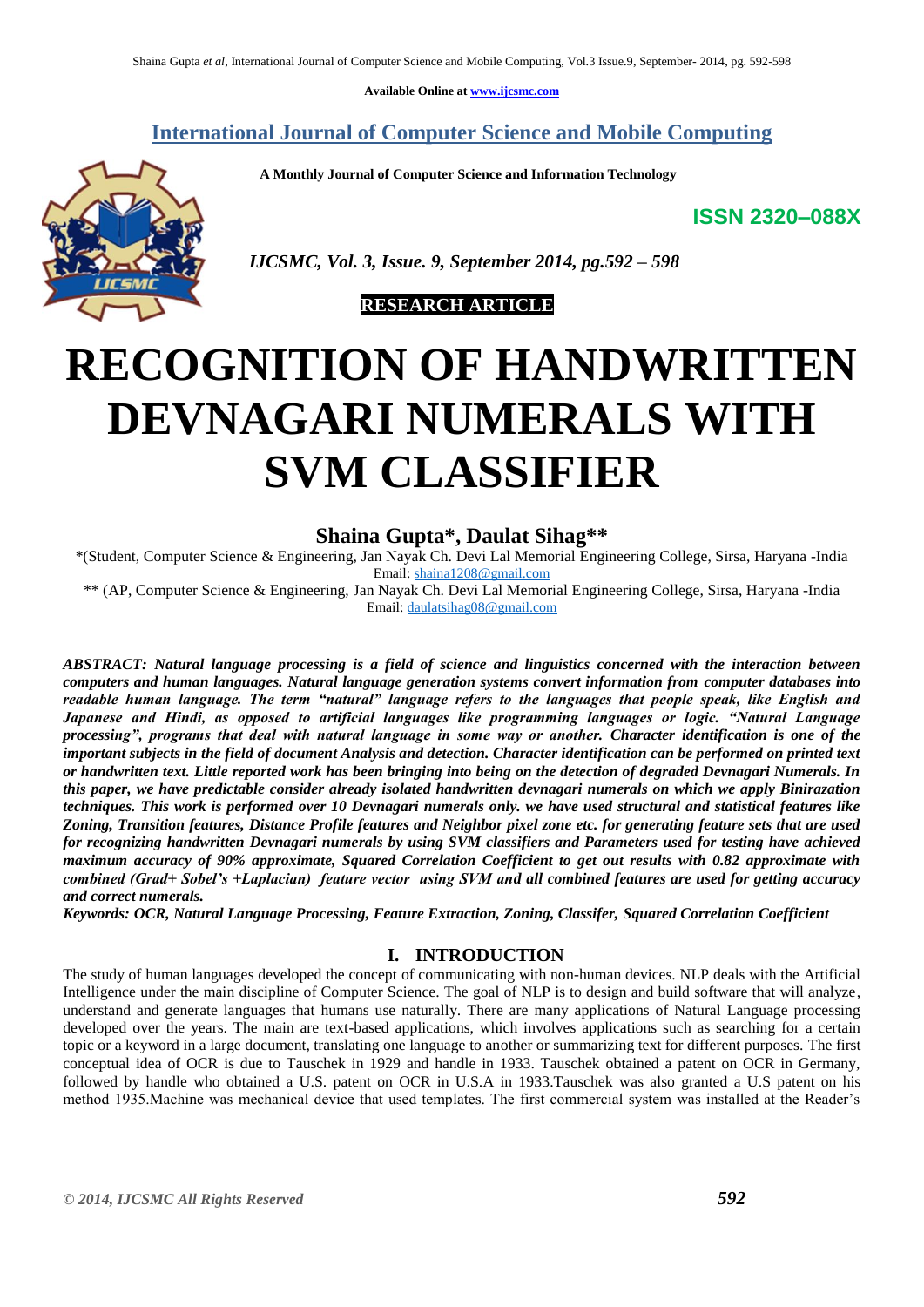Digest in 1955, which, many years later, was donated by Reader Digest to the Smithsonian, here it was put on display. The United States Postal Service has been using OCR machines to sort mail since 1965 based on technology devised primarily by the prolific inventor Jacob Rabinow. In 1974, Ray Kurzweil started the company Kurzweil Computer Products, Inc. and led development of the first omni-font optical character recognition – a computer program capable of recognizing text printed in any normal font. He decided that the best application of this technology of this technology would be to create a reading machine for the blind, which would blind people to understand written text by having a computer read it to them out loud.

### *Handwritten Documents*

Handwritten documents are a kind of degraded documents. Handwritten are widely used in the government offices in India, Libraries, Museums. It's a mechanical device that, when given command, causes Numerals to be written on a paper. Recognition of Handwritten documents is itself a challenge as a typewritten document contains many problems such as broken Numerals, broken headlines, shaping problem, etc.



Ire 1.1: Handwritten document in Devnagari Numeral

# *Introduction to Devnagari Numerals*

Devnagari Numerals is used primarily for Hindi language, which is the world's most widely spoken language. Following are the properties of Devnagari Numerals are:

i. Writing style is from left to right.

ii. No concept of upper and lower case Numerals.

iii. Devnagari Numerals is cursive.



Figure 1.2: Devnagari Numeral

Devnagari Numerals has following challenges [17]:

i. Variability of writing style, both between different writers and between separate examples from the same writer overtime.

ii. Similarity of some Numerals.

iii. Low quality of text images

iv. Unavoidable presence of background noise and various kinds of distortions.

On analysis of the typewritten documents we have observed following problems during character recognition [11, 12]:

- 1. Touching character problem.
- 2. Broken character problem.
- 3. Broken headline problem.
- 4. Heavy printing problem.
- 5. Skewness problem.
- 6. Spacing problem.
- 7. Shape variance.
- 8. Background noise problem.

Thus binarization algorithm must perform well to remove these problems. Binarization process deals with the extraction of foreground and background from document image. Whereas, to solve scanning problem image enhancement can be done and some noise is also removed in binarization process.

# **II. LITERATURE REVIEW**

**S.Palakollu, R.dhir, R.Rani (2012),** This paper mainly deals with the new methods for line segmentation and character segmentation of overlapping characters of Handwritten Hindi text. Algorithm is finding the header lines and base lines by estimating the average line height and based on it. This algorithm works efficiently on overlapped characters for different text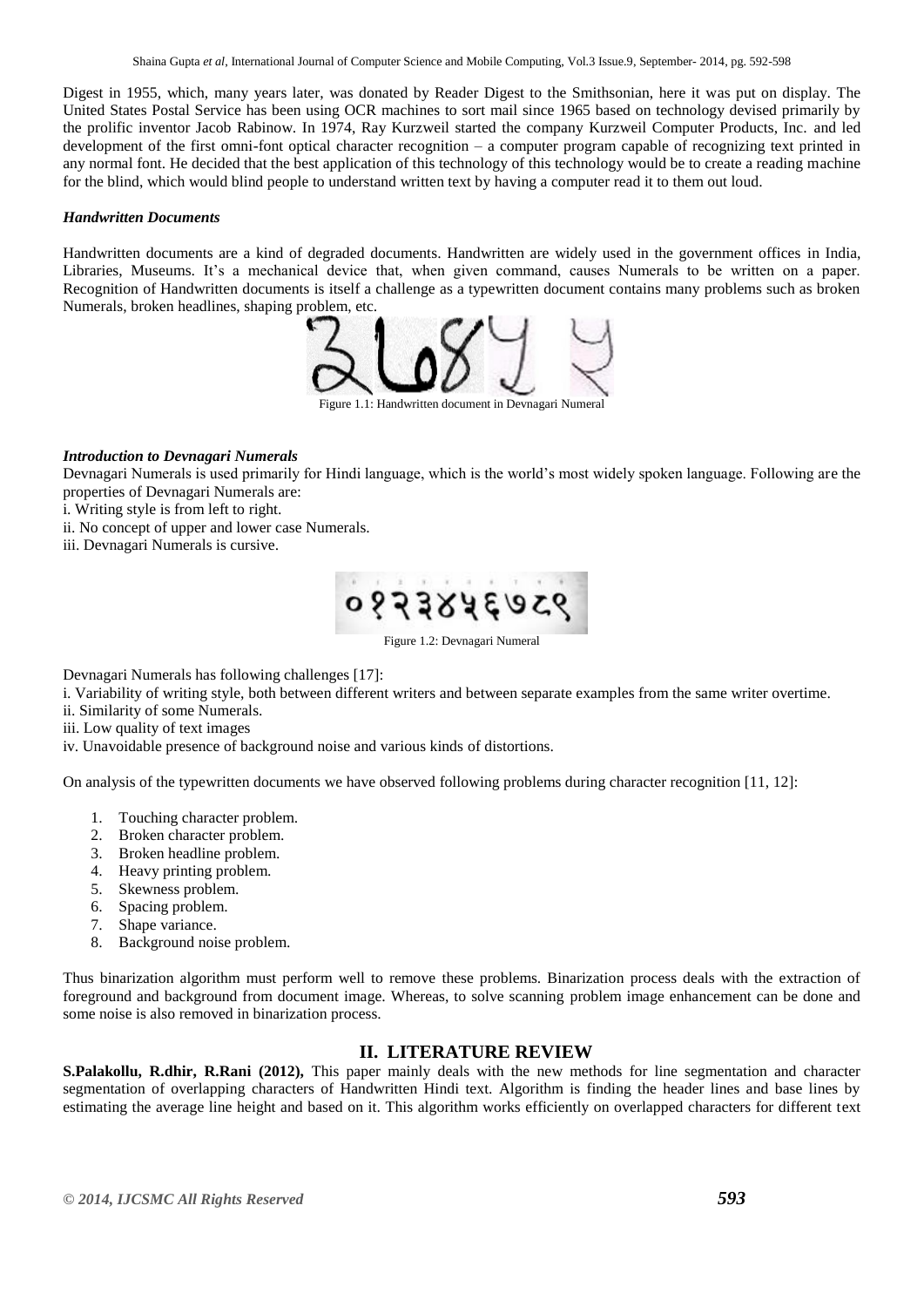sizes and different resolutions images. The new method for line segmentation is working efficiently in the cases of different text sizes and different resolution images. The method which is used for straightening header line is working fine. These methods are also applicable for printed Hindi text. The lines which have broken parts in upper modifiers are not correctly recognized. The lines with thick parts in upper modifiers also not correctly recognized. Touching lines are not correctly recognized [10]. **Ashwin S Ramteke, Milind E Rane(2012),** The process of Segmentation is a vital phase in the recognition of text. Devanagari is very useful Script in India. The segmentation of devanagari words is very difficult due to the presence of large character set that include consonants, vowels and modifiers. In this paper the major focus was on the segmentation of line, word and characters. Before the segmentation of an image some preprocessing of the image is done using the median filter and it also includes the binarization and scaling of image. After this preprocessing the segmentation is done. For the Segmentation of handwritten Devanagari script the histrogram of input image is generated that shows the space b/w the characters so from this the characters can be segmented. The handwritten data set are collected from different users of different background on blank bank cheque format as well as on plane papers. The algorithm is implemented in the Matlab. The algorithm is tested with the large number of input images. The segmentation accuracy for this implementation depends upon the proper writing i.e. nonoverlapping or characters, proper space between words and characters, proper connection of characters through shirorekha. The segmentation for word gives 98% of accuracy, for characters 97% of accuracy. The implementation not gives that much accurate result for the broken characters. For numerical segmentation implementation gives the 100% accurate result **[12].** In this paper we present a system towards the segmentation of Hindi Handwritten Devnagari Text. Segmentation of script is essential for handwritten script recognition. This system deals with segmentation of modifiers (matras) and fused characters in handwritten Devnagari word. Also describe carries out segmentation in hierarchical order. First the header line is identified and segmented. Segmentation of modifiers consists of segmentation of top as well as bottom modifiers. In the last step the fused characters are also a segmented. In recent years, OCR (Optical Character Recognition) technology has been applied throughout the entire spectrum of industries, revolutionizing the document management process. Segmentation is the most important step before recognition. The accuracy of the recognition depends on the segmentation. Better is the segmentation less is the ambiguity encountered in recognition. Segmentation of handwritten text is very critical due to the irregularities in shape and size of the handwritten characters. Very little work is reported towards the segmentation of handwritten text. Proposed approach is suitable for segmentation of handwritten Devnagari (Hindi) text. Very little database is available online for Devnagari .So this filed is still one of the prominent filed for research [7]. **N.K Garg, L. Kaur & M.K. Jindal(2011),** OCR is used to recognize the sccaned text that can be in the form of handwritten or typed form. Segmentation is the important phase in the character recognition that can improve/decrease the accuracy of character recognition. Segmentation of printed words is quite easy as compare to handwritten words because of the various problems that will occur in the segmentation of handwritten text. There are two types of problems that can occur in the segmentation of handwritten text: The Problems that can be ignored (Like the problems due to speed of writing). The problems that can be ignored. The problems explained above are very useful for complete segmentation of handwritten Hindi text. Some problems can be removed if writer uses the better material and write patiently. To solve the problems related with writer's natural handwriting efficient algorithms are to be designed to segment the text. The study may be carried out in future in the following direction: The efforts should be made to solve the above problems. It is very difficult to determine the presence of lower modifier and to determine the presence of conjuncts in middle region of the word. The writer's can be given instructions to write patiently to minimize some of the problems of segmentation like touching characters. The algorithms used in other Indian scripts for similar problems can be tried on handwritten Hindi text [6]. **N.k garg, L kaur, M.K Jindal(2010),** The main purpose of this paper is to provide the new segmentation technique based on structure approach for Handwritten Hindi text. The handwritten text is separated into lines, lines into words and words into characters. The errors in segmentation propagate to recognition.

The performance is evaluated on handwritten data of 1380 words of 200 lines written by 15 different writers. The overall results of segmentation are very promising. this is the first paper with complete handwritten Hindi text segmentation. The paper is organized as we have discussed the creation of database used for the experimental purposes, includes the discussion about the characteristics of Hindi language, The segmentation technique used for segmenting the handwritten Hindi text are segmentation of lines from the text, words from the lines and last one is segmentation of character from the word.

The result of these segmentation techniques are accuracy of text line and word segmentation is (91.5, 98.1).Then the segmentation problem occurs in ascenders when two ascenders touch each other. Some errors in word separation occur due to incorrect line segmentation. The errors which occurs in text line segmentation also creates problem in word segmentation and character segmentation [4].

# **III.METHODOLOGY**

#### *Algorithm for Creating Character Image*

**Step 1: Read Image:** In this step we will read image one by one from database I(x, y).

**Step 2: Pre-processing:** Here, we convert the image  $I(x, y)$  into gray level image  $G(x,y)$  if the image is in RGB format and convert into logical format.

 $G(x, y) =$ **logical**(rgb2gray( $I(x, y)$ ));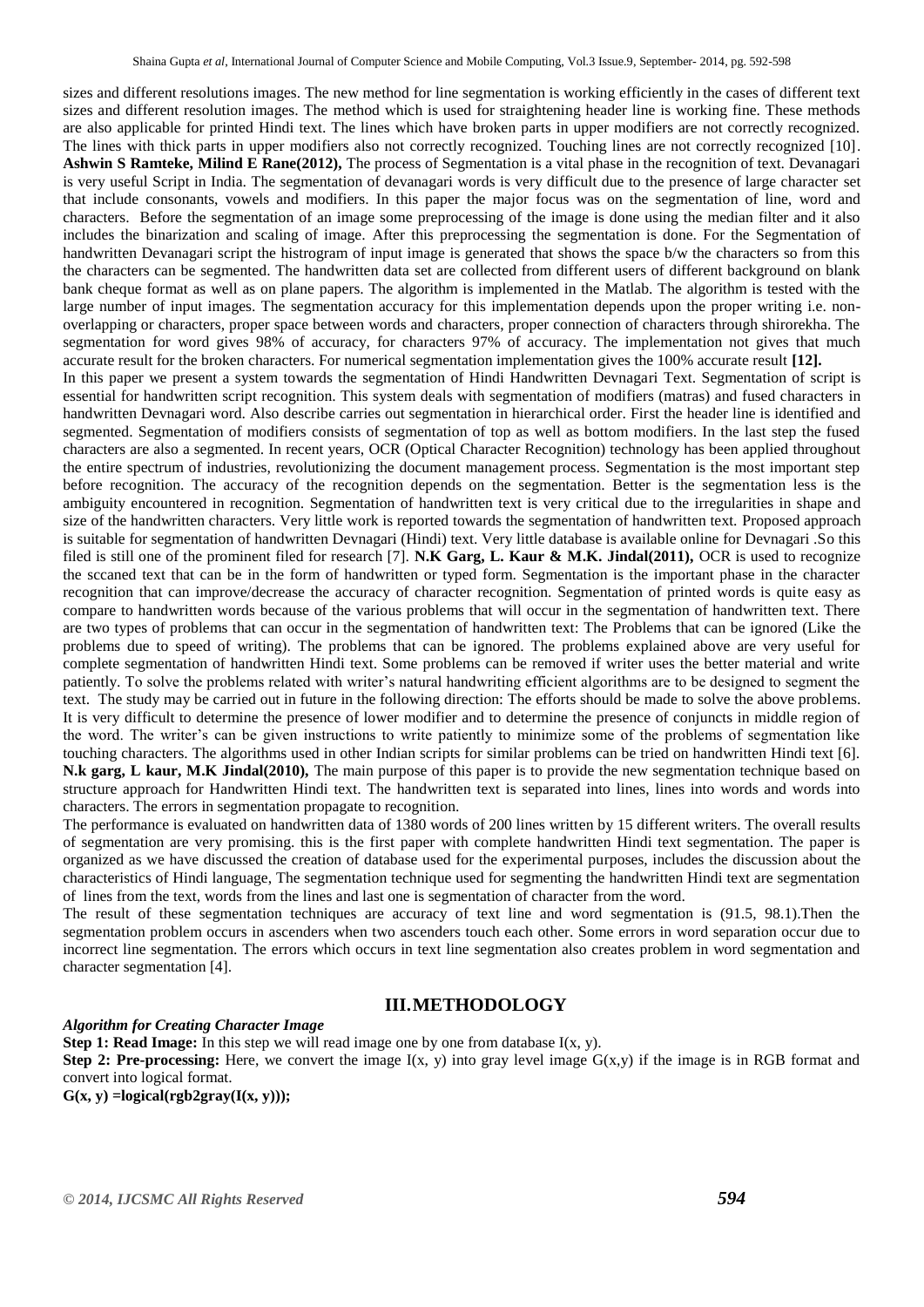**Step 3: Binarization:** Now, the gray level image G(x, y) is binarized by using different binarization techniques such as OTSU Method, Local Method, and Entropy Based Method to get the image connected completely i.e. Proper binarization  $B(x,y)$  of image  $G(x,y)$ .

**Step 4:** In above applied step, we remove small connected components whose threshold connective pixels are 8.

**Step 5: Resize Image:** We will resize image by using Bi-cubic method to generate 50 x 50 images.

**Step 6: Universal Discourse:** We clipped the character images by removing extra white spaced rows and columns residing in four sides of image.

**Step 7: Matrix Generation:** As, after step 6 we have to generate image of 50 X 50 pixels size for this we added half numbers of rows top and bottom and columns on left and right side of image.

#### *Algorithm for Zoning:*

The frame containing the character is divided into several overlapping or non-overlapping zones. The densities of the points or some features in different regions are analyzed.

Step 1: Creating Zones: For, creating zones find height and width of the zones by dividing rows and columns by the NXM zones resp.

Step 2: Zones: Now, define each matrix with resp. to image by using zone height and zone width values and determine each zone matrix of N X M zones.

zone11=image (1:zone\_**height**, 1:zone\_width);

The goal of zoning is to obtain the local characteristics instead of global characteristics. We have created 50 (10\*105) zones.

#### *Algorithms for Zoning Density*

Step 1: Divide the input image in to 50 equal zones.

Step 2: Compute no. of total black pixels in each zone.

Step 3: compute the average of step 2. (One feature)

Step 4: Repeat step 2 & 3 for each zone. (50 feature)

#### *Algorithms for zoning pixel distance Metric:*

Step 1: Divide the input image in to 50 equal zones.

Step 2: Compute pixel distance present in the zone column in VDD

Step 3: Repeat the step 2 for the entire pixels present in the zone column.

Step 4: Compute average pixel distance in zone column (one feature).

Step 5: Repeat the steps 2 to 4 for the entire zone columns present in the zone (20 features)

Step 6: Compute pixel distance present in the zone column in VUD

Step 7: Repeat the step 6 for the entire pixels present in the zone column.

Step 8: Compute average pixel distance in zone column (one feature).

Step 9: Repeat the steps 6 to 8 for the entire zone columns present in the zone (20 features)

Step 10: Compute pixel distance present in the zone row in HRD

Step 11: Repeat the step 10 for the entire pixels present in the zone row.

Step 12: Compute average pixel distance in zone row (one feature).

Step 13: Repeat the steps 10 to 12 for the entire zone rows present in the zone (40 features)

Step 14: Compute pixel distance present in the zone row in HLD

Step 15: Repeat the step 14 for the entire pixels present in the zone row.

Step 16: Compute average pixel distance in zone row (one feature).

Step 17: Repeat the steps 14 to 16 for the entire zone rows present in the zone (10 features)

Step 18: Repeat the steps 5, 9, 13, 17 sequentially for the entire zone present in the image.

Step 19: Finally 400 features are extracted for classification and recognition.

# *Algorithm Gradient: Directional Features*

As for finding the gradients, we had applied Sobel's and canny mask as to calculate the horizontal gradient (gx) and vertical gradient (gy) components as shown in Figure below:

We had calculated the gradient of a pixel (i, j) by using following formula:<br> $C = \frac{1}{2} \int_{0}^{2} \frac{1}{2} \int_{0}^{2} \frac{1}{2} \cdot \frac{1}{2} \cdot \frac{1}{2} \cdot \frac{1}{2} \cdot \frac{1}{2} \cdot \frac{1}{2} \cdot \frac{1}{2} \cdot \frac{1}{2} \cdot \frac{1}{2} \cdot \frac{1}{2} \cdot \frac{1}{2} \cdot \frac{1}{2} \cdot \frac{$ 

$$
G_X = gv \ (i,j) = f(i-1,j+1) + 2f(i,j+1) - f(i+1,j-1)
$$
  
\n
$$
f(i-1,j-1) - 2f(i,j-1) - f(i+1,j-1)
$$
 (Eq-1)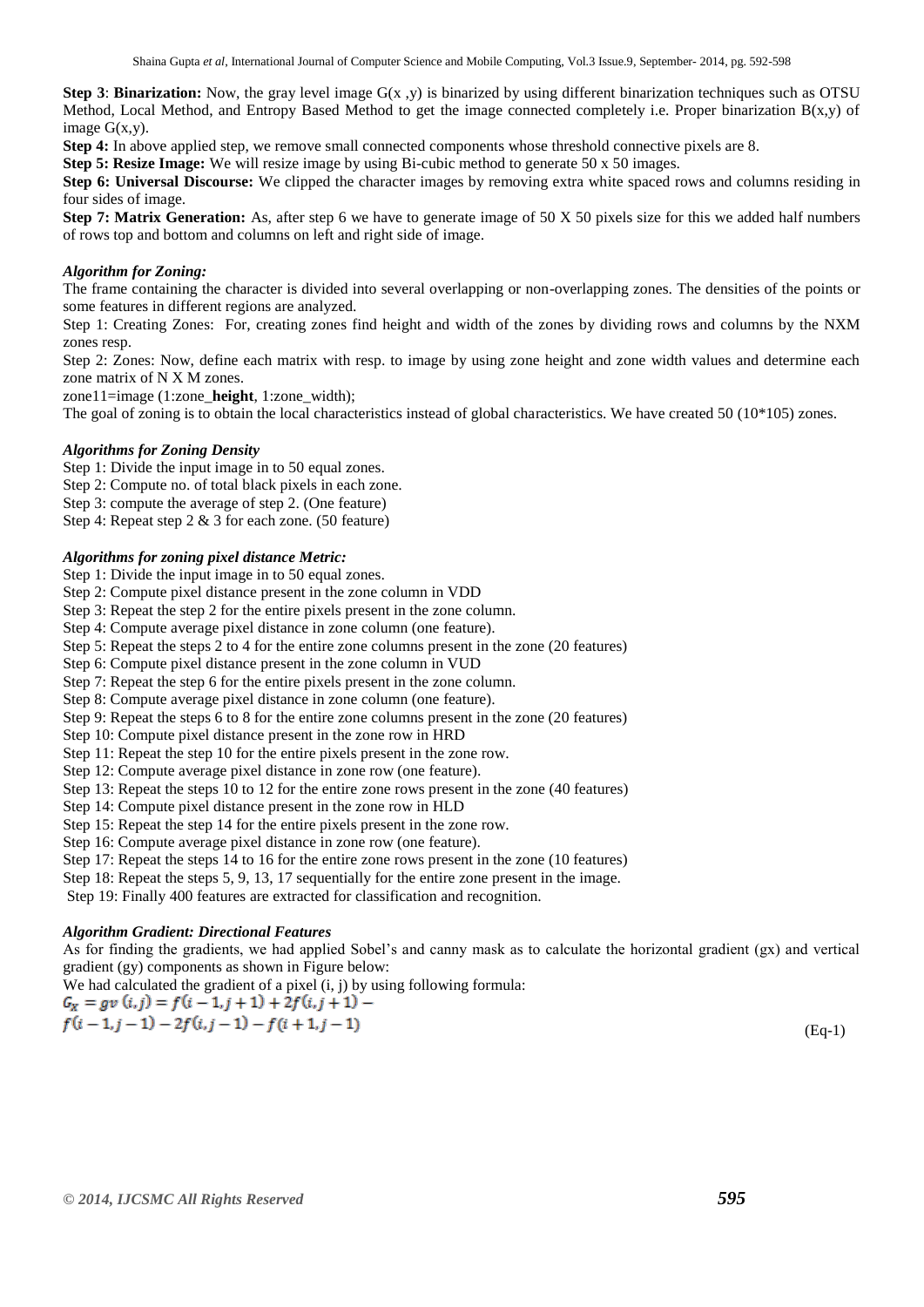$G_Y = gh(i, j) = f(i - 1, j - 1) + 2f(i - 1, j) +$  $f(i-1, j+1) - f(i+1, j-1) - 2f(i+1, j-1)$  $1) - f(i + 1, j + 1)$ (Eq-2)<br> $grad = G_Y/G_X = \tan^{-1}\left[gh(i,j) / gv(i,j)\right]$ 

After computing the gradient of each pixel of the character, we map these gradient values onto 12 direction values with angle span of 45 degree between any two adjacent direction values. The orientations of these 8 directional values. The mapping of gradient values on 12 directional values can be calculated by generalized formula as given below: Direction $[n(i,j)]=(45(n-1))^0$  <  $\sigma$  grad $(i, j)$  <  $(45n^0)$ 

If a pixel is surrounded by all the pixels having values zero then is its gradient assigned as 1. During the calculation of directional feature if gradient values are -1 then its directional feature values are assigned the values zeros(0s). Here we get out 300 features by gradient.

#### *Size of Features Vectors*

Feature vector are the values which are used for recognizing isolated Devnagari numerals. We have used various techniques to obtain these feature vector values each techniques give a different set of feature vector. The various techniques (individual or combinations) and there no. of feature vector for each technique is as follows:

#### **IV.RESULTS**

The results of SVM using various kinds of structural and statistical features of and options performed by us are presented in Table 1–4. Table 1-4 show the results for only enhanced binary samples for without eroding sample set used for recovering of broken samples. Parameters used for testing are Accuracy (values has been normalized to [0 1]), Mean Square Ratio, and Squared Correlation Coefficient. Table 1 shows the recognition accuracy on odd testing and even trained by using SVM as a linear; from Table 1 it can be observed that we get maximum accuracy of 92% and maximum Squared Correlation Coefficient of 0.8755 with combined techniques (GRAD + Sobel +Laplacian) means all combined, feature vector (F7) whereas Mean Squared Ratio is less in Projections, feature vector (F1).

| S.No. | Odd trained even tested | <b>Parameters</b> |                |               |  |
|-------|-------------------------|-------------------|----------------|---------------|--|
|       |                         | <b>Accuracy</b>   | Mean sq. ratio | Sq. col. cof. |  |
| 1.    | Projection              | 94                | 0.4200         | 0.9505        |  |
| 2.    | Zpd                     | 84                | 1.6600         | 0.8121        |  |
| 3.    | Zad                     | 92                | 0.1400         | 0.9832        |  |
| 4.    | Gmadsob                 | 84                | 4.1000         | 0.5559        |  |
| 5.    | Gmadlap                 | 86                | 2.6400         | 0.7075        |  |
| 6.    | $zpd+zad$               | 84                | 1.6600         | 0.8121        |  |
| 7.    | Gmadsoblap              | 90                | 3.7400         | 0.5983        |  |
| 8.    | all combined            | 92                | 1.1000         | 0.8755        |  |

Table 1: Recognition SVM Parameters values for various Feature extraction Techniques.

Table 2 shows the recognition accuracy by testing even data samples and trained over odd data samples by using SVM type kernel is as linear; from Table 2 it can be observed that we get maximum accuracy of 84% and maximum Squared Correlation Coefficient of 0.4343 and Mean Squared Ratio is less with combined techniques (GRAD + Sobel + Laplacian), feature vector (F7).

| Table 2: Recognition SVM Parameters values for various Feature extraction Techniques. |  |  |  |
|---------------------------------------------------------------------------------------|--|--|--|
|                                                                                       |  |  |  |

| S. No. | <b>Even trained odd tested</b> | <b>Parameters</b> |                |               |
|--------|--------------------------------|-------------------|----------------|---------------|
|        |                                | <b>Accuracy</b>   | Mean sq. ratio | Sq. col. cof. |
|        | Projection                     | 88                | 1.7800         | 0.7928        |
| 2.     | Zpd                            | 66                | 7.2000         | 0.3033        |
| 3.     | Zad                            | 82                | 3.8800         | 0.5863        |
| 4.     | Gmadsob                        | 76                | 9.2200         | 0.2118        |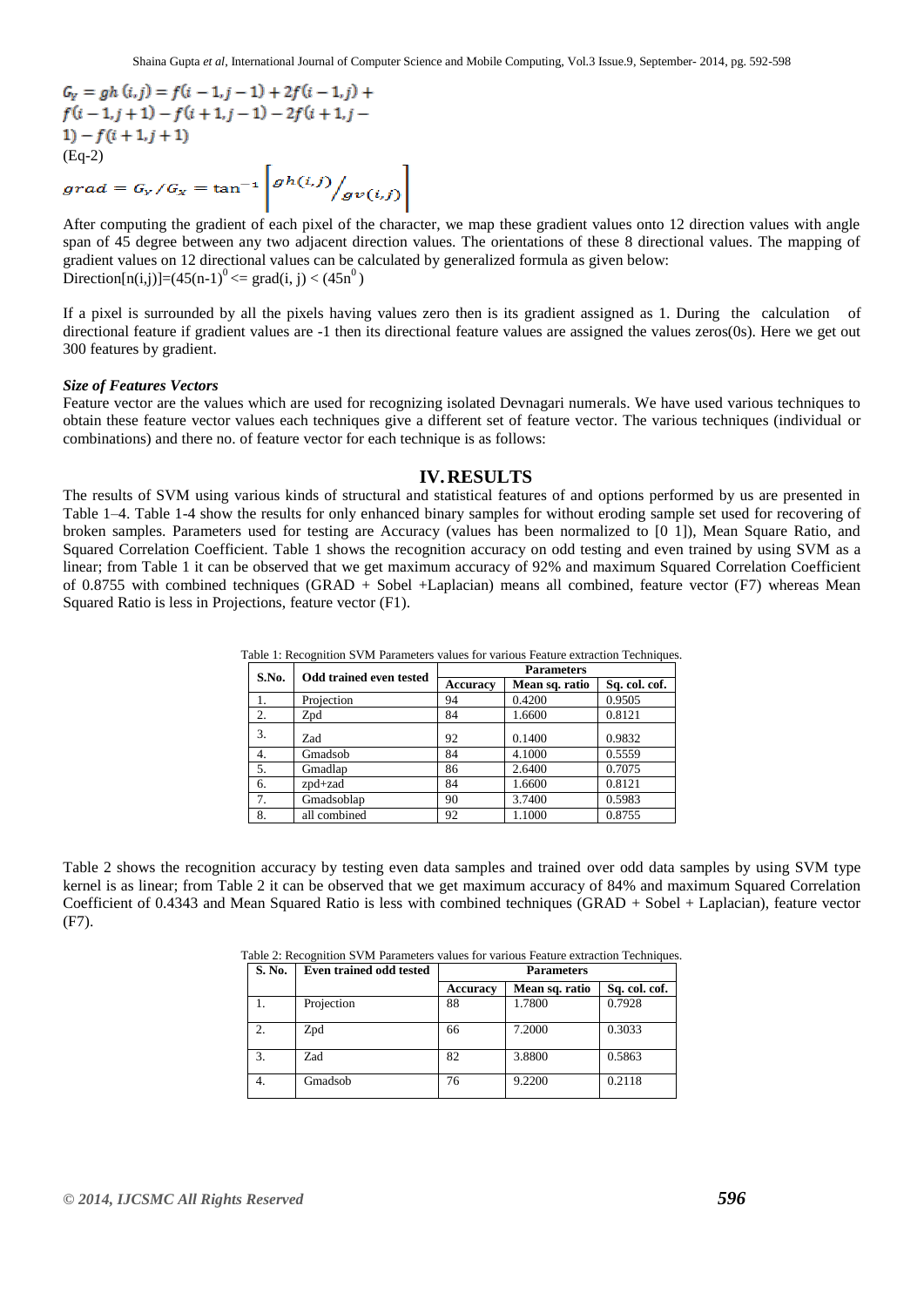|    | Gmadlap      | 80 | 6.7400 | 0.3516 |
|----|--------------|----|--------|--------|
| O. | $zpd+zad$    | 66 | 7.2000 | 0.3033 |
|    | Gmadsoblap   | 80 | 6.7400 | 0.3516 |
| o. | all combined | 84 | 5.6000 | 0.4343 |

Table 3 shows the recognition accuracy on First half samples are tested and last half samples are trained by using SVM type kernel is linear; from Table 3. it can be observed that we get maximum accuracy of 80% and maximum Squared Correlation Coefficient of 0.6726 and Mean Squared Ratio is less with combined techniques (GRAD + Sobel + Laplacian), or (GRAD + Sobel) feature vector (F7 and F4).

| <sup>-</sup><br><b>Parameters</b> |                                  |          |                |               |  |
|-----------------------------------|----------------------------------|----------|----------------|---------------|--|
| S.No.                             | <b>First trained Last tested</b> | Accuracy | Mean sq. ratio | Sq. col. cof. |  |
| 1.                                | Projection                       | 72       | 2.7000         | 0.7059        |  |
| 2.                                | Zpd                              | 70       | 4.4800         | 0.5639        |  |
| 3.                                | Zad                              | 80       | 3.6600         | 0.6046        |  |
| 4.                                | Gmadsob                          | 80       | 4.7000         | 0.5289        |  |
| 5.                                | Gmadlap                          | 78       | 3.5800         | 0.6230        |  |
| 6.                                | zpd+zad                          | 70       | 4.4800         | 0.5639        |  |
| 7.                                | gmadsoblap                       | 84       | 3.6000         | 0.6165        |  |
| 8.                                | all combined                     | 80       | 3.0600         | 0.6726        |  |

Table 3: Recognition SVM Parameters values for various Feature extraction Techniques.

Table 4 shows the recognition accuracy on Last Half samples are tested and First Half samples are trained by using SVM type kernel is as linear; from Table 4 it can be observed that we get maximum accuracy of 84% with combined techniques (ZDF+ZPA), feature vector (F6) whereas maximum Squared Correlation Coefficient of 0.7526 and Mean Squared Ratio is less with combined techniques (GRAD + Sobel + Laplacian), feature vector (F7).

| S.No. | <b>Last trained First tested</b> | <b>Parameters</b> |                |               |
|-------|----------------------------------|-------------------|----------------|---------------|
|       |                                  | <b>Accuracy</b>   | Mean sq. ratio | Sq. col. cof. |
|       | Projection                       | 90                | 2.1600         | 0.7523        |
| 2.    | Zpd                              | 72                | 5.7200         | 0.4091        |
| 3.    | Zad                              | 84                | 1.9000         | 0.7830        |
| 4.    | Gmadsob                          | 82                | 4.1200         | 0.5631        |
| 5.    | Gmadlap                          | 82                | 3.9800         | 0.5699        |
| 6.    | $zpd+zad$                        | 72                | 5.7200         | 0.4091        |
| 7.    | Gmadsoblap                       | 82                | 4.1200         | 0.5581        |
| 8.    | all combined                     | 84                | 2.1200         | 0.7526        |

# **V. CONCLUSION & FUTURE WORK**

This dissertation presents recognition of isolated typewritten Devnagari characters. Mainly two stages including feature extraction and classification are carried out in detail. Major problem in this recognition from above described problems which are been undertaken for recognition are broken character, heavy printed, broken headline, and shape variance characters. The structural and statistical features selected for recognition of Handwritten Devnagari numerals which are robust to noise are used such as Neighbour Pixel Zone, Zoning Density and Transitions Feature. SVM have been used for classification purpose. By analysing, results we can conclude that SVM shows best recognition for Handwritten Devnagari numerals.

The work can also be extended to recognition of other typewritten Indian scripts containing these kinds of degradations and recognition of these documents can be enhanced by creating a complete Optical Character Recognition system as little work has been proposed before and a wide scope of work to be done for enhancing the Printed Devnagari script documents containing these kinds of degradation, and subsequently recognizing them.

# **REFERENCES**

- **[1]** Pal U., Chaudhuri B. B., Indian Script character recognition: a survey, *International Journal of Pattern Recognition*, 37 (2004), pp. 1887-1899.
- **[2]** Shi Z., Setlur S., Govindaraju V., Text extraction from gray scale historical document images using Adaptive Local Connectivity Map, in proceedings of ICDAR, 2 (2005), pp. 794-798.